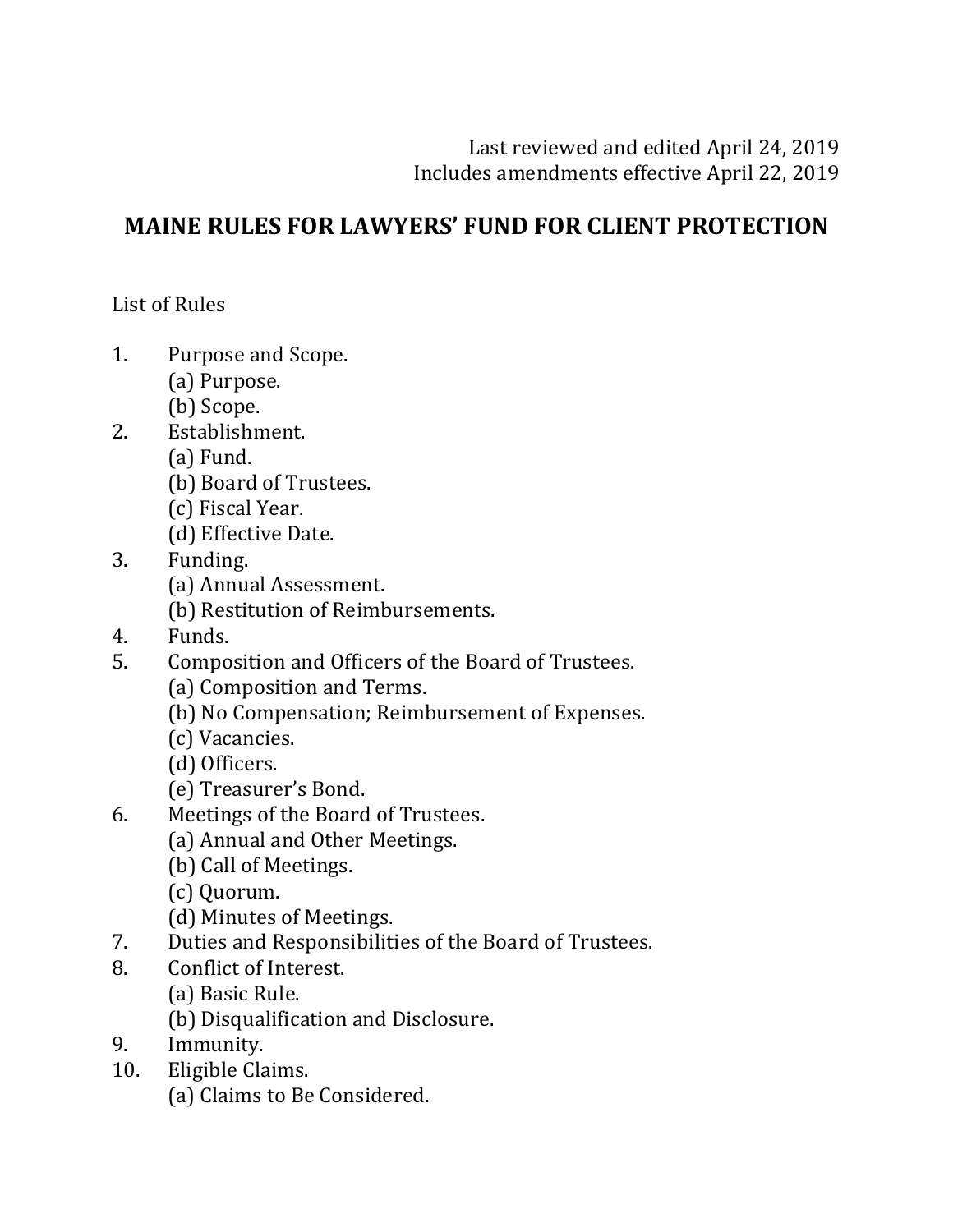- (b) Time Limit.
- (c) "Dishonest Conduct" Defined.
- (d) Exclusions,
- (e) Allowance of Excluded Claims for Hardship or Unusual Circumstances.
- (f) Denial of Claims for Unjust Enrichment or Similar Circumstances.
- 11. Procedures and Responsibilities for Claimants.
	- (a) Claim Form.
	- (b) Responsibility of Claimant.
	- (c) Filing.
- 12. Processing Claims.
	- (a) Ineligible Claims.
	- (b) Evidence of Discipline or Judgment.
	- (c) Initial Investigation; Bar Counsel's Records.
	- (d) Further Investigation by the Board of Trustees.
	- (e) Notice to Lawyer; Response.
	- (f) Testimony; Hearing.
	- (g) Effect of Finding by the Board of Trustees.
	- (h) Determination by the Board of Trustees.
	- (i) Rules of Evidence Not to Apply.
	- (i) Payment of Approved Claim; Effect of Pending Disciplinary Proceeding.
	- (k) Notification of Determination.
	- (1) Reconsideration; Finality.
	- (m) Notice.
- 13. Payment of Reimbursement.
	- (a) Maximum Payable.
	- (b) Determination of Amount.
	- (c) Manner of Payment.
	- (d) Minor Claimants.
- 14. Reimbursement From Fund Is a Matter of Grace.
- 15. Restitution and Subrogation.
	- (a) Action by the Board.
	- (b) Transfer of Claimant's Rights.
	- (c) Joinder of Claimant.
	- (d) Notification by Claimant.
	- (e) Cooperation by Claimant.
	- 16. [Reserved].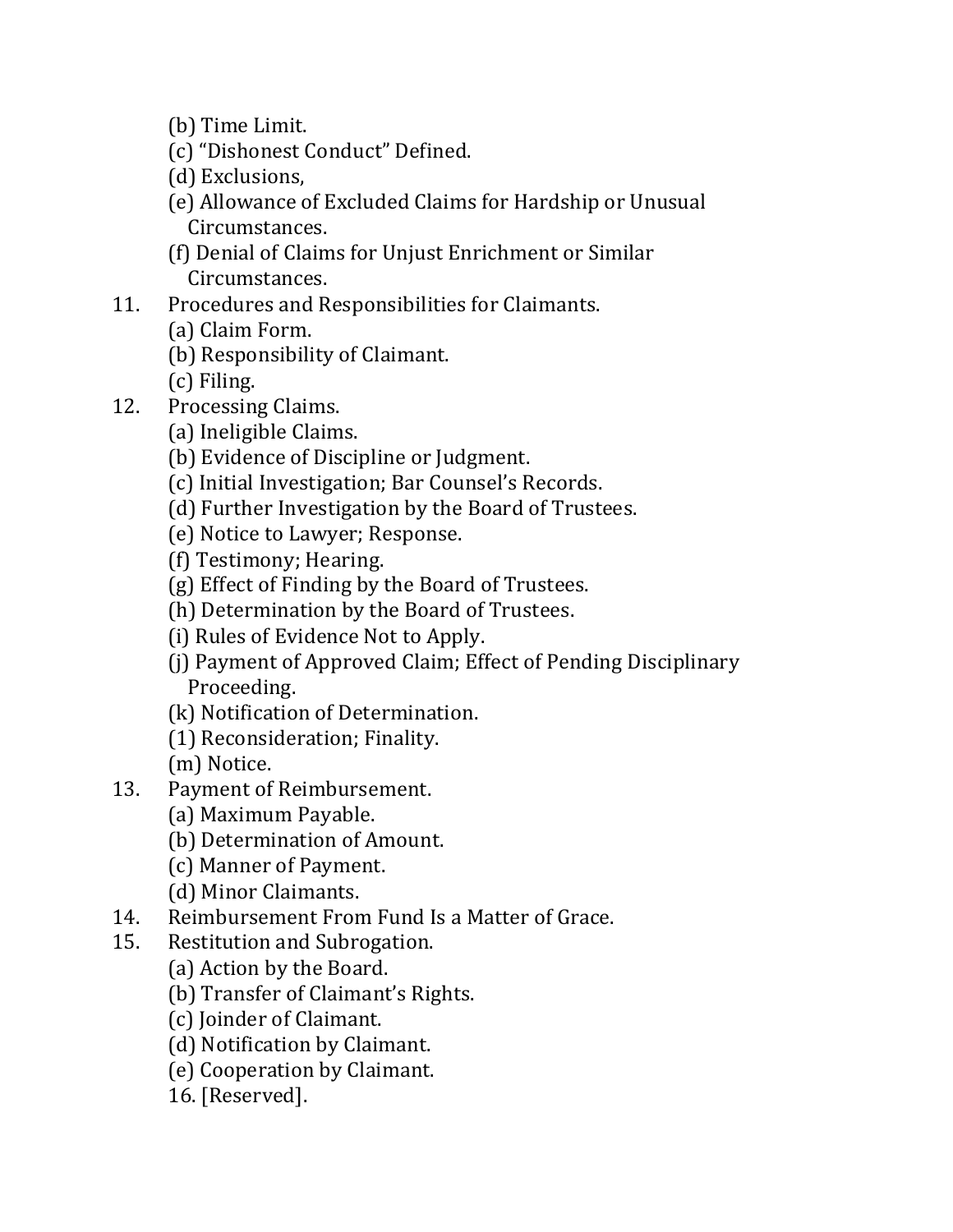- 17. Confidentiality.
- (a) Basic Rule.
- (b) Exception.

### 18. Compensation for Representing Claimants.

### **RULE 1. PURPOSE AND SCOPE**

**(a)** Purpose. The purpose of the Lawyers' Fund for Client Protection is to promote public confidence in the administration of justice and the integrity of the legal profession by making efforts toward reimbursement in whole or in part of losses caused by the dishonest conduct of lawyers admitted and licensed to practice law in the courts of this State occurring in the course of lawyer-client or fiduciary relationship between the lawyer and the claimant.

**(b) Scope.** Every lawyer has an obligation to the public to participate in the collective effort of the bar to reimburse in whole or in part persons who have lost money or property as a result of the dishonest conduct of another lawyer. Contribution to the Lawyers Fund for Client Protection is an acceptable method of meeting this obligation.

## **RULE 2. ESTABLISHMENT**

**(a)** Fund. There is established the Maine Lawyers' Fund for Client Protection (hereinafter "the Fund") for the purpose of reimbursing in whole or in part claimants for losses caused by dishonest conduct committed by lawyers admitted to practice in this State.

**(b)** Board of Trustees. There is established, under the supervision of the Supreme Judicial Court, the Maine Lawyers' Fund for Client Protection Board of Trustees (hereinafter "the Trustees"), which shall receive, hold, and manage all monies allocated to the Fund; process all claims against the Fund and make any disbursements from the Fund.

**(c)** Fiscal Year. The fiscal year of the Fund shall run from July 1 to June 30.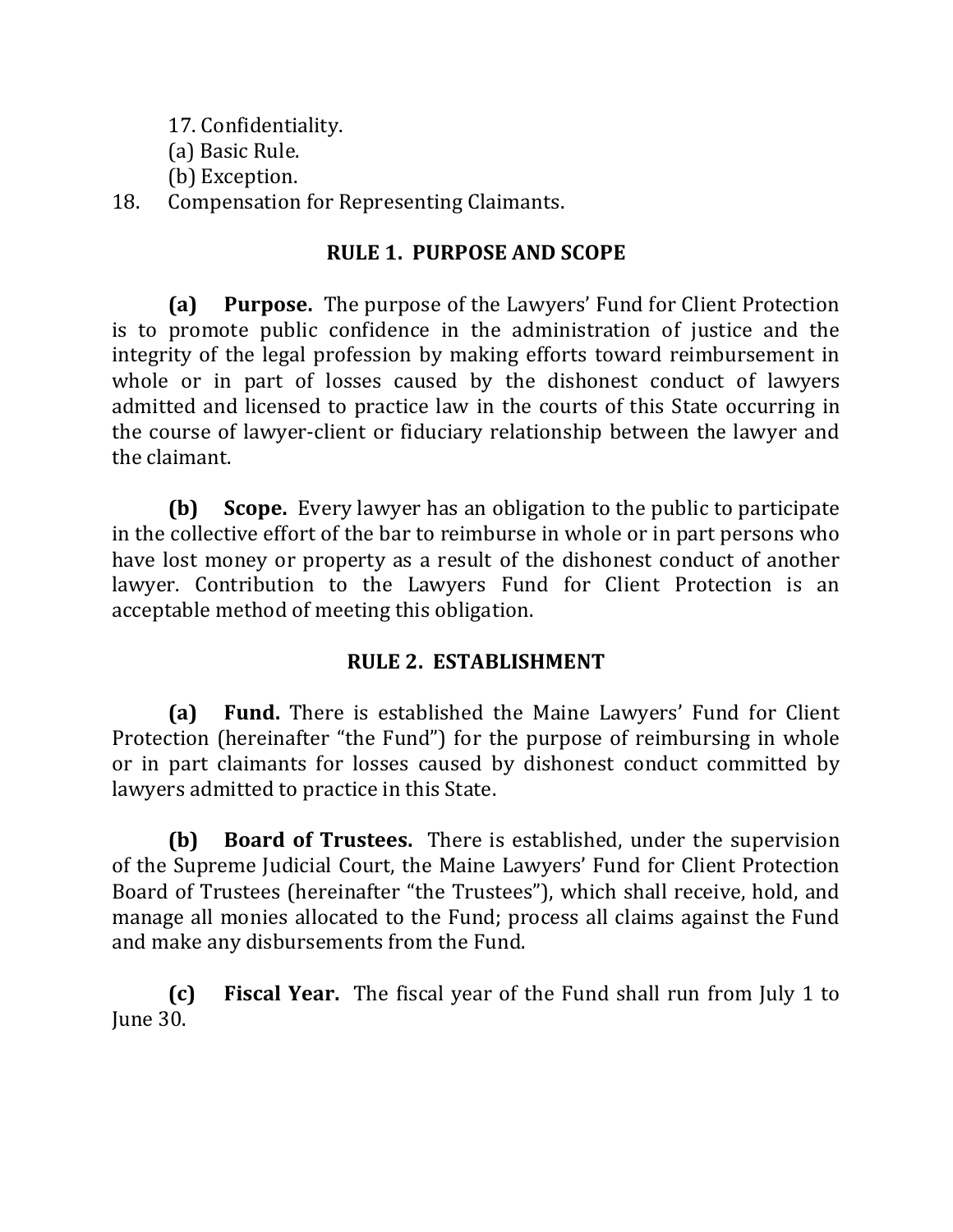**(d)** Effective Date. These rules shall be effective on July 1, 1997. The Trustees shall pay only claims for dishonest conduct occurring after January 1, 1999. 

### **RULE 3. FUNDING**

**(a)** Annual Assessment. The Fund shall be funded from assessments made annually on members of the Bar of Maine. Every attorney required to register in accordance with the Maine Bar Rules, including judges of state, federal, county and tribal courts, who are members of the Bar of Maine, shall pay an annual fee as established by the Court, which shall be paid to the Board of Overseers of the Bar with the registration statement on or before August 31, as required by M. Bar R.  $6(a)(1)$ . Any attorney who fails to pay such amount shall be subject to the provisions of M. Bar R 10(b) and  $(c)$ .

**(b) Restitution of Reimbursements.** A lawyer whose dishonest conduct has resulted in reimbursement to a claimant shall make restitution to the Fund including interest and expenses incurred by the Fund in processing the claim and pursuing restitution Unless the Court determines otherwise, a lawyer who has been suspended or disbarred by reason of conduct resulting in payment to a claimant shall not be reinstated to practice law in Maine until full restitution to the Fund has been made.

### **RULE 4. FUNDS**

All monies or other assets of the Fund shall be held in the name of the Fund, subject to the direction of the Trustees.

### **RULE 5. COMPOSITION AND OFFICERS OF THE BOARD OF TRUSTEES**

**(a)** Composition and Terms. The Board of Trustees shall consist of five lawyers and two nonlawyers appointed by the Court for initial terms as follows:

- (1) Two lawyers for one year;
- (2) One nonlawyer for two years;
- (3) Two lawyers for two years;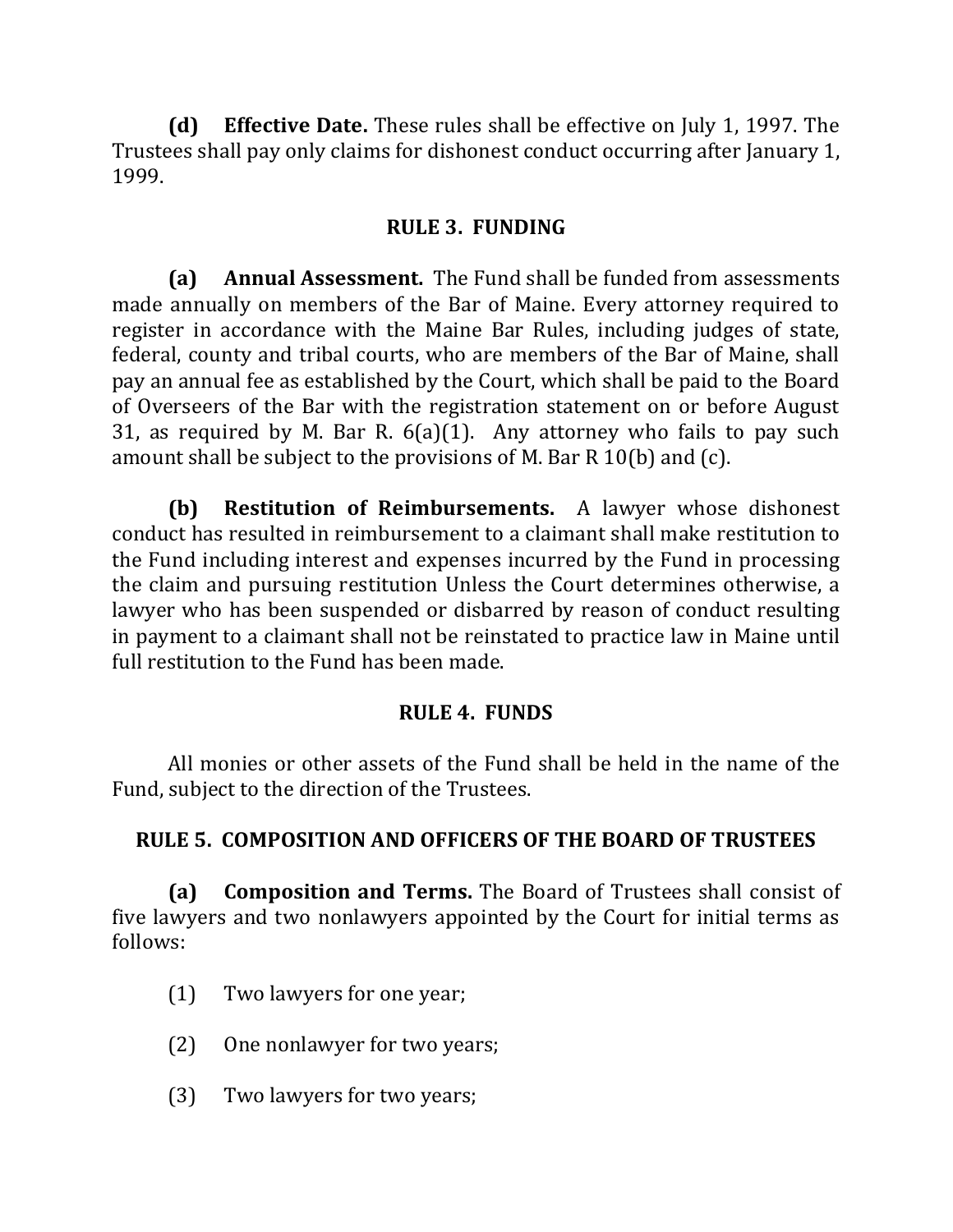- (4) One nonlawyer for three years; and
- (5) One lawyer for three years.

Subsequent appointments shall be for a term of three years. No trustee may serve more than two successive three-year terms.

**(b)** No Compensation; Reimbursement of Expenses. Trustees shall serve without compensation but shall be reimbursed for their actual and necessary expenses incurred in the discharge of their duties in accordance with existing reimbursement policies of the Judicial Branch.

**(c)** Vacancies. Vacancies shall be filled by appointment by the Court for any unexpired terms.

**(d)** Officers. The Trustees shall select from their membership a chairperson, secretary, treasurer and such other officers as they deem appropriate.

**(e) Treasurer's Bond.** The Treasurer and any other officer designated to endorse and execute checks and other financial instruments of the Fund shall be bonded in such manner and amount as the Trustees shall determine but in no event less than 25 percent of the assets of the Fund at the commencement of each fiscal year.

#### **RULE 6. MEETINGS OF THE BOARD OF TRUSTEES**

**(a) Annual and Other Meetings.** The Board of Trustees shall meet at least annually and as frequently as necessary to conduct the business of the Fund and to process claims.

**(b) Call of Meetings.** The Chairperson shall call a meeting at any reasonable time or upon the request of at least two Trustees.

**(c) Quorum.** A quorum for any meeting shall be four Trustees.

**(d)** Minutes of Meetings. Minutes of meetings shall be taken and permanently maintained by the secretary.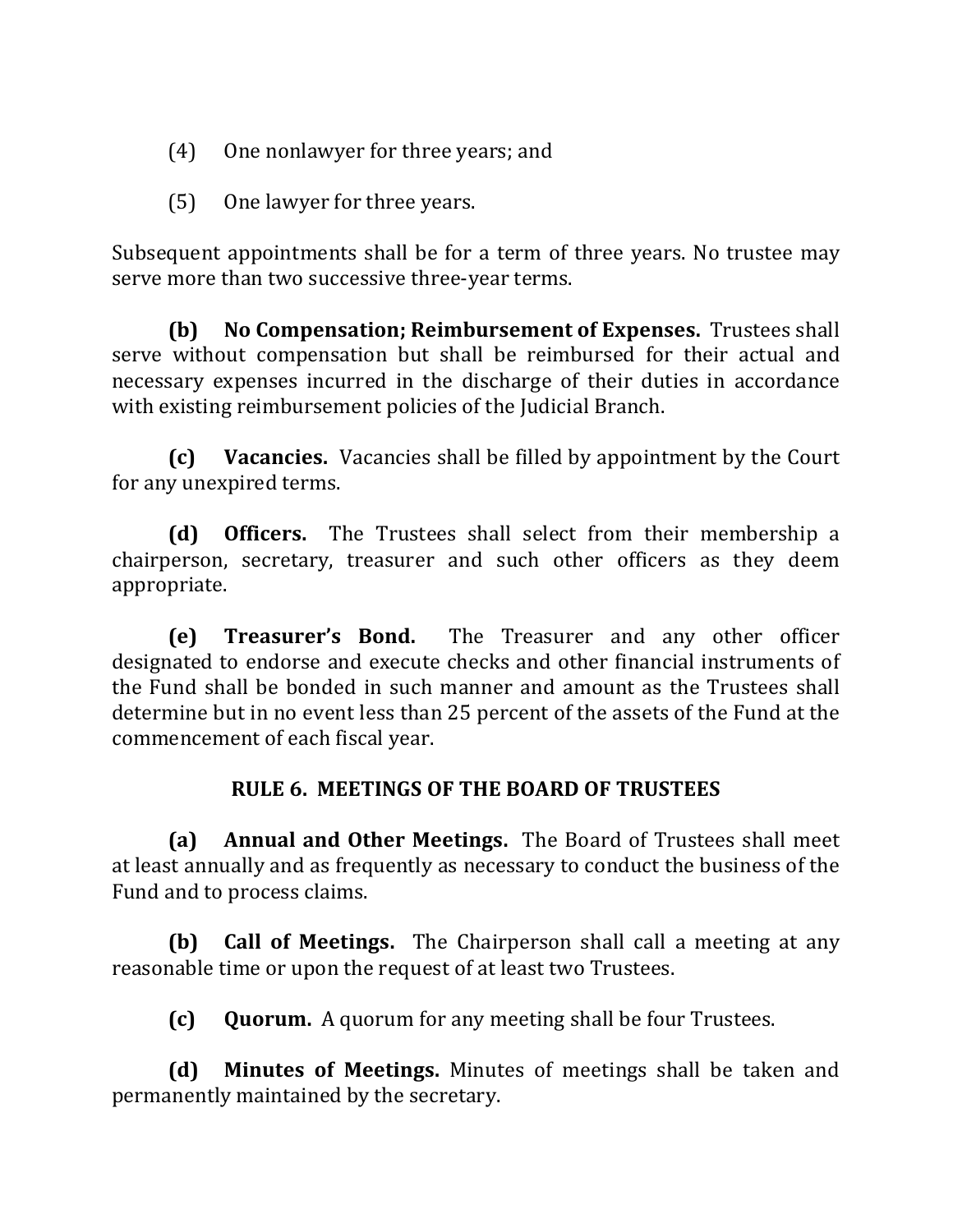### **RULE 7. DUTIES AND RESPONSIBILITIES OF THE BOARD OF TRUSTEES**

The Board of Trustees shall have the following duties and responsibilities:

**(a)** to promulgate rules of procedure not inconsistent with these Rules;

**(b)** to receive, evaluate, determine and pay claims;

**(c)** to invest prudently such portions of the funds as may not be needed currently to pay losses or necessary expenses;

**(d)** to provide a full report at least annually to the Court and to make other reports as necessary;

**(e)** to publicize its activities to the public and the bar;

 $(f)$  to pursue claims for restitution to which the Fund is entitled;

**(g)** to prepare an annual budget for approval by the Court;

**(h)** to pay the reasonable and necessary expenses of the administration of the Fund: and

**(i)** to perform all other acts necessary or proper for the fulfillment of the purposes and effective administration of the Fund.

**(i)** to transfer funds to the Maine Assistance Program when so directed by the Supreme Judicial Court.

### **RULE 8. CONFLICT OF INTEREST**

**(a) Basic Rule.** A Trustee who has or has had a lawyer-client relationship, a familial or other significant personal relationship, or a financial relationship with a claimant or lawyer who is the subject of a claim shall not participate in the investigation or adjudication of a claim involving that claimant or lawyer.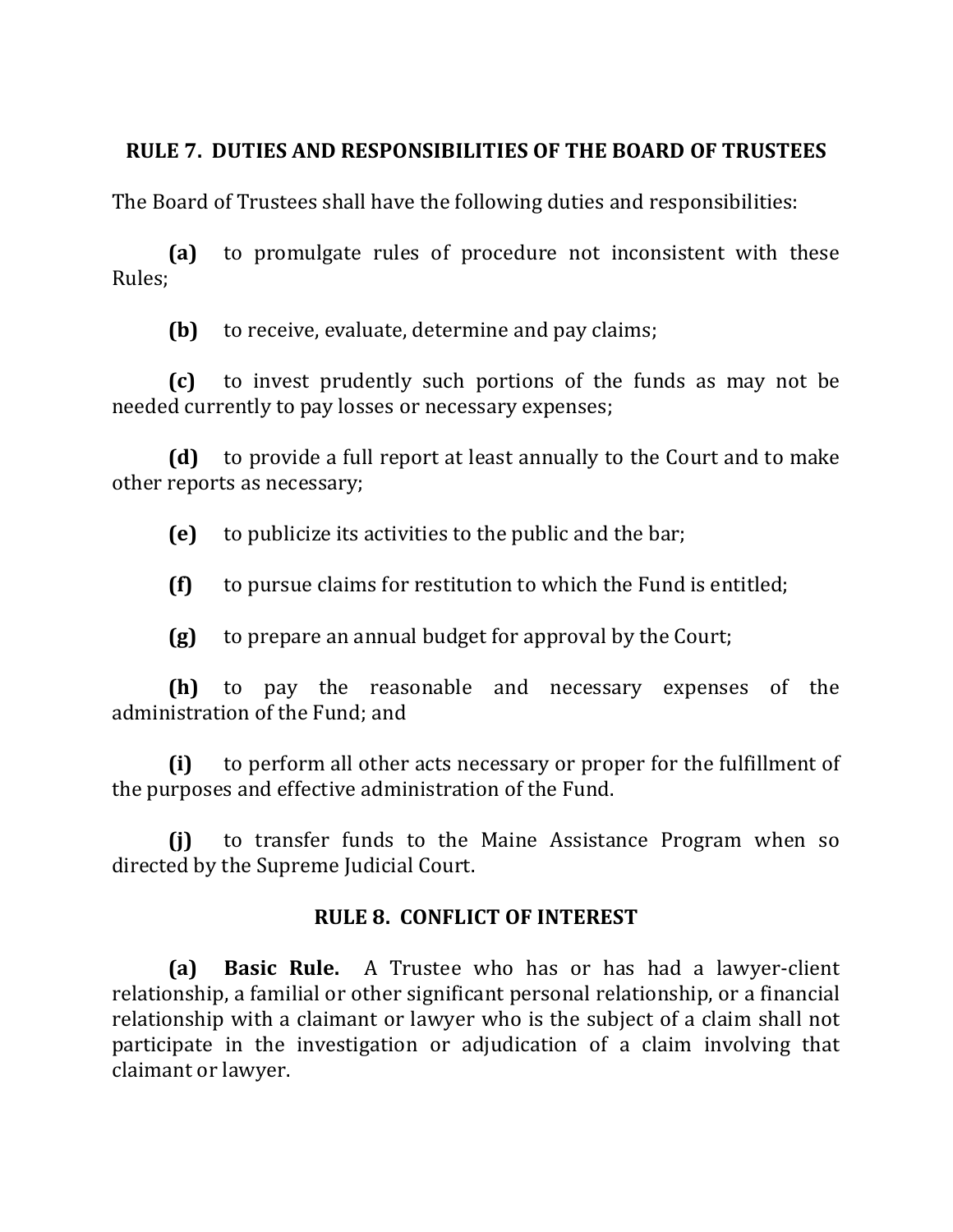**(b)** Disqualification and Disclosure. A Trustee shall promptly notify the Board of the Trustee's disqualification as to any claim about which the Trustee has a reasonable belief of inability to act with complete impartiality and thereafter shall not participate in any manner in the processing of that claim. A Trustee shall promptly disclose to the Board any fact the Trustee reasonably considers to be relevant to the impartiality of any Trustee as to a claim. Based on that disclosure, should any Trustee request disqualification of any Trustee, that Trustee thereafter shall not participate in any manner in processing of such claim.

#### **RULE 9. IMMUNITY**

The Trustees and their employees and agents shall be absolutely immune from civil liability for all acts in the course of their official duties.

### **RULE 10. ELIGIBLE CLAIMS**

**(a) Claims to Be Considered.** The Trustees will consider for reimbursement:

 $(1)$  Claims for losses caused by the dishonest conduct of a member of the Maine Bar within the practice of his or her profession or acting as a fiduciary who has resigned, died, been adjudged insane, been disbarred, suspended or otherwise disciplined, been convicted of embezzlement or misappropriation of money or other property of his or her client, or whose whereabouts is unknown:

(2) Claims certified to the Trustees by the Board of Overseers of the Bar for consideration pursuant to this Rule;

(3) Any other claims for losses due to the dishonest conduct of a member of the Maine Bar that the Trustees, in their discretion pursuant to subdivision (e) of this rule, deem appropriate for consideration in that such consideration will advance the purposes of the Fund.

**(b) Time Limit.** The claim shall have been filed no later than three years after the claimant knew or should have known of the dishonest conduct of the lawyer but in no event later than ten years from the date of the dishonest conduct.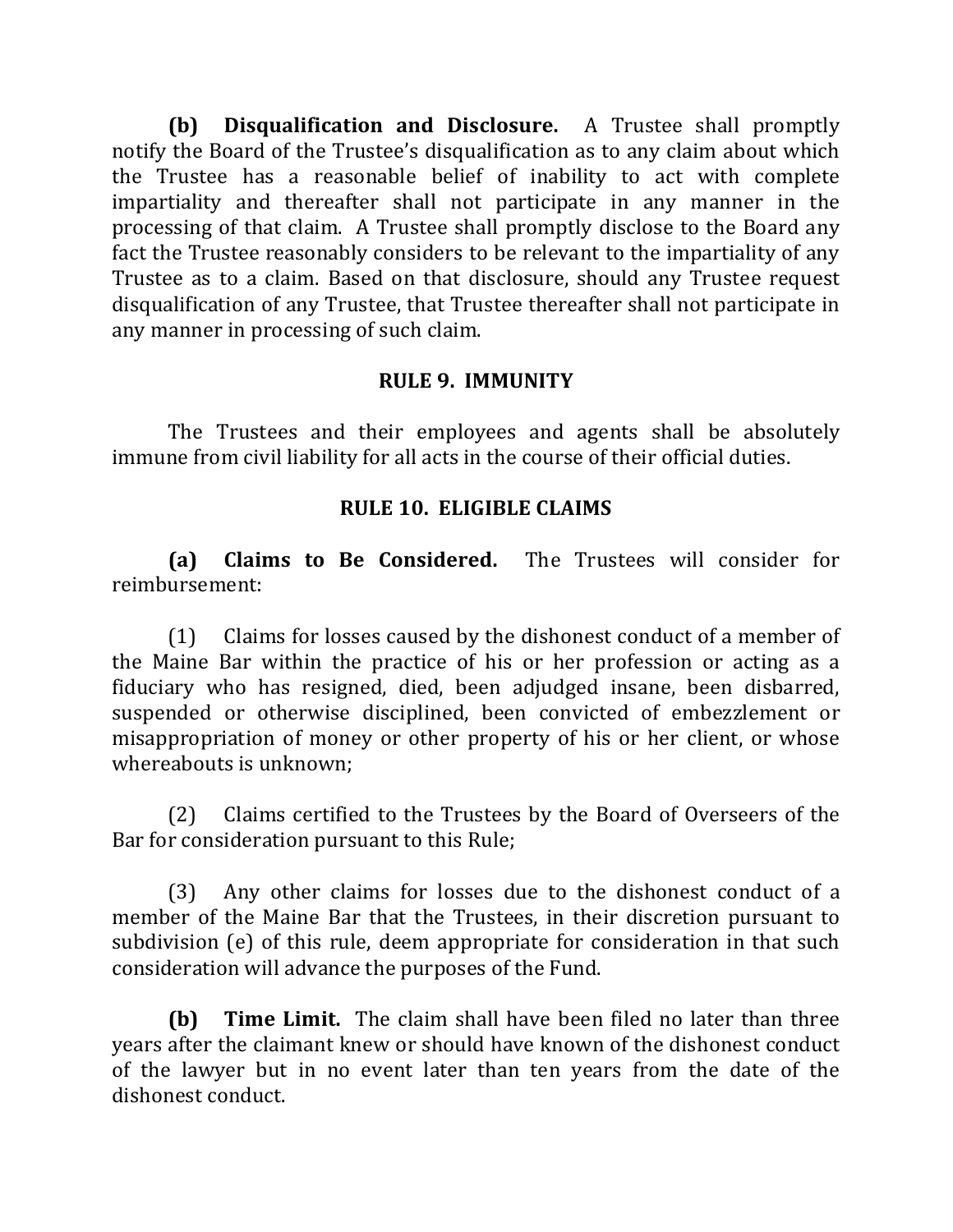**(c) "Dishonest Conduct" Defined.** As used in these Rules, "dishonest conduct" means wrongful acts committed by a lawyer in the nature of theft or embezzlement of money or the wrongful taking or conversion of money, property or other things of value.

**(d)** Exclusions. Except as provided by subdivision (e) of this rule, the following losses shall not be reimbursable:

(1) Losses incurred by spouses, children, parents, grandparents, siblings, partners, associates and employees of the lawyer or lawyers causing the losses:

(2) Losses covered by any bond, surety agreement, or insurance contract to the extent covered thereby;

(3) Losses to which any bonding agent, surety or insurer is subrogated, to the extent of that subrogated interest;

(4) Losses incurred by any financial institution or insurance company;

(5) Losses incurred by any business entity controlled by the lawyer or by any person or entity described in paragraphs  $(1)$ ,  $(2)$ , or  $(3)$  of this subdivision;

(6) Losses incurred by any governmental entity or agency;

 $(7)$  Losses arising from the activities of a lawyer not having an office or residence in Maine, where those activities do not have substantial contacts with Maine.

**(e) Allowance of Excluded Claims for Hardship or Unusual Circumstances.** In cases of hardship or special and unusual circumstances, the Trustees may, in their discretion, recognize or accelerate payment of a claim which would otherwise be excluded under these Rules.

**(f) Denial of Claims for Unjust Enrichment or Similar Circumstances.** In cases where it appears that claimant will be unjustly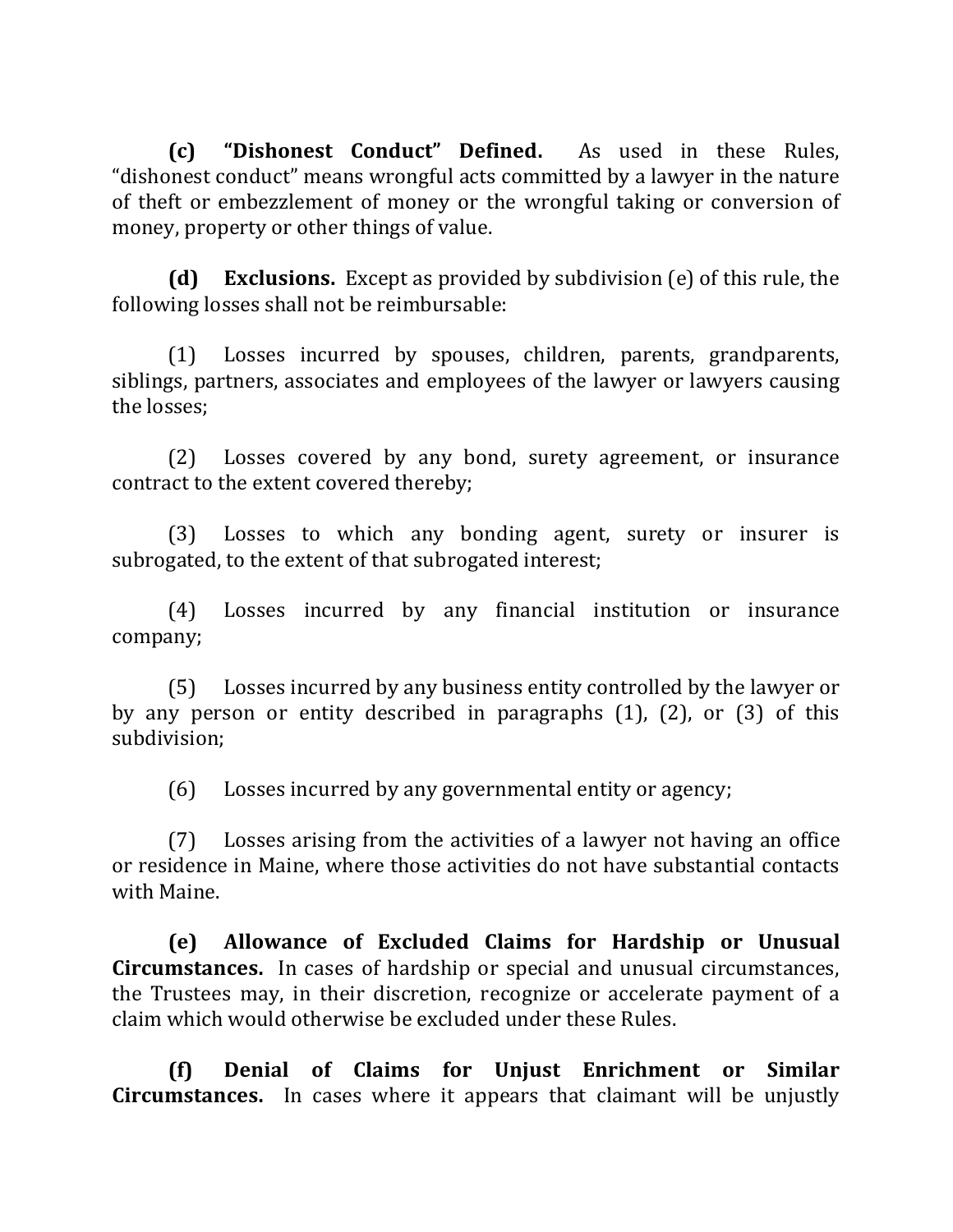enriched, or the claimant is deemed to have suffered no hardship, or the claimant has unreasonably or knowingly contributed to the loss, the. Trustees may deny all or any part of the claim.

#### **RULE 11. PROCEDURES AND RESPONSIBILITIES FORCLAIMANTS**

**(a) Claim Form.** The Board of Trustees shall prepare and make available to claimants a form for claiming reimbursement. The form shall contain the following statement in bold type:

"THE BOARD OF TRUSTEES OF THE MAINE LAWYERS' FUND FOR CLIENT PROTECTION IS NOT RESPONSIBLE FOR THE CONDUCT OF LAWYERS. ANY REIMBURSEMENTS OF LOSSES FROM THE FUND SHALL BE MADE IN THE SOLE DISCRETION OF THE BOARD OF TRUSTEES OF THE FUND. NO CLIENT OR MEMBER OF THE PUBLIC SHALL HAVE ANY RIGHT IN THE FUND AS A THIRD-PARTY BENEFICIARY OR OTHERWISE."

**(b) Responsibility of Claimant.** The claimant shall have the responsibility to complete the claim form and provide satisfactory evidence of a reimbursable loss.

**(c)** Filing. The Board shall provide a claim form which shall state the manner and designate the place of filing a claim with the Trustees.

### **RULE 12. PROCESSING CLAIMS**

**(a)** Ineligible Claims. Whenever it appears that a claim is not eligible for reimbursement pursuant to these rules, the claimant shall be advised in writing of the reasons why the claim may not be eligible for reimbursement, and that unless additional facts to support eligibility are submitted to the Fund, the claim file shall be closed.

**(b)** Evidence of Discipline or Judgment. A certified copy of an order disciplining a lawyer for the same dishonest act or conduct alleged in a claim, or a final judgment imposing civil or criminal liability therefor, shall be evidence that the lawyer committed such dishonest act or conduct.

**(c) Initial Investigation; Bar Counsel's Records.**  Bar Counsel for the Board of Overseers of the Bar shall be promptly notified of a claim filed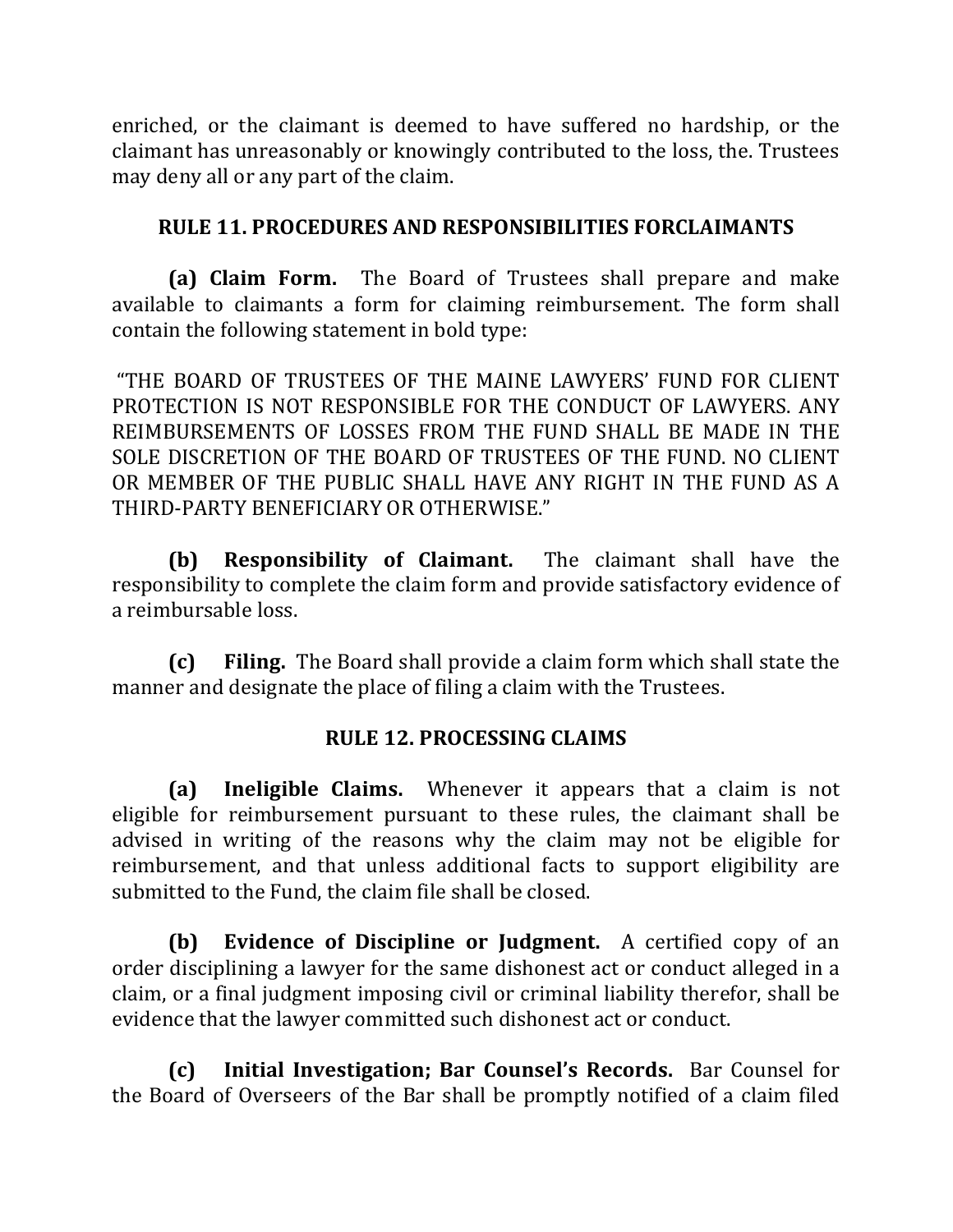with the Trustees and shall furnish a report of the investigation of the claim to the Trustees together with all records of the investigation. If, on the Trustees' receipt of the report and records, there is a pending proceeding before the Board of Overseers of the Bar or the Grievance Commission involving the same conduct alleged in the claim, the Trustees shall determine whether to delay any additional investigation it may deem necessary until the conclusion of such proceeding.

**(d)** Further Investigation by the Board of Trustees. The Board of Trustees may conduct its own investigation when it deems it appropriate and may seek the assistance of Bar Counsel for that purpose.

**(e)** Notice to Lawyer; Response. If, by the completion of the investigation, the lawyer or the lawyer's representative has not been notified of the claim and given an opportunity to respond to the claim, a copy of the claim shall be served upon the lawyer, or the lawyer's representative. The lawyer or representative shall have 20 days in which to respond.

**(f) Testimony; Hearing.** The Board of Trustees may request that testimony be presented to complete the record. Upon request, the claimant and lawyer, or their representatives, will be given an opportunity to be heard.

**(g)** Effect of Finding by the Board of Trustees. The Trustees' finding of dishonest conduct for purposes of processing a claim shall not be considered for other purposes.

**(h) Determination by the Board of Trustees.** When the record is complete, the claim shall be determined on the basis of all available evidence, and notice shall be given to the claimant and the lawyer of the determination of the Board of Trustees and the reasons therefor. The approval or denial of a claim shall require the affirmative votes of at least four trustees. The claimant shall have the duty to supply relevant evidence to support the claim.

**(i) Rules of Evidence Not to Apply.** The Board need not observe rules of evidence observed by the courts, but shall consider evidence if it is the kind of evidence on which reasonable persons are accustomed to rely in the conduct of serious affairs.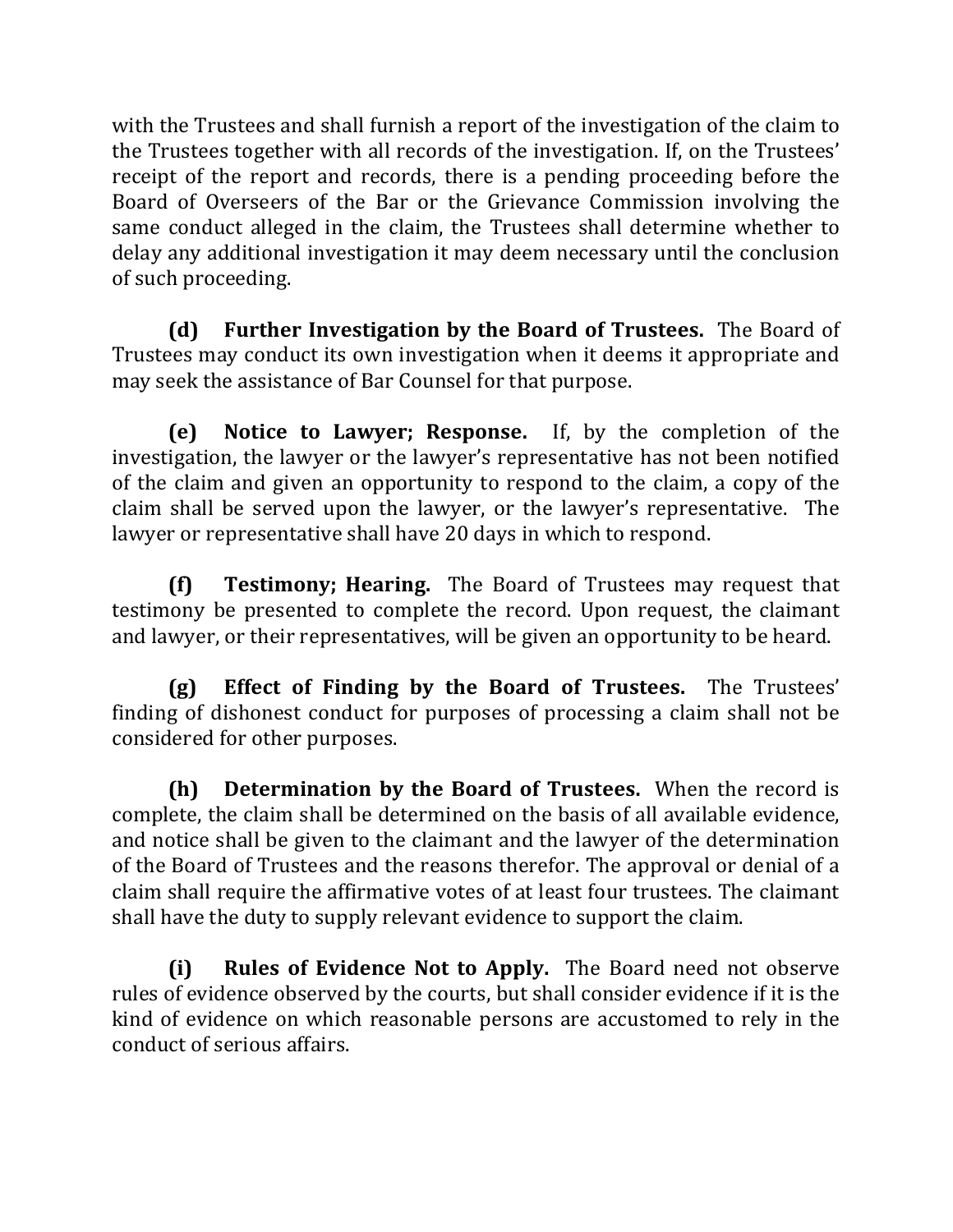**(j) Payment of Approved Claim; Effect of Pending Disciplinary Proceeding.** The Board of Trustees shall determine the order and manner of payment and pay all approved claims, but unless the Board of Trustees directs otherwise, no claim should be approved during the pendency of a disciplinary proceeding involving the same act or conduct that is alleged in the claim.

**(k)** Notification of Determination. Both the claimant and the lawyer shall be advised of the status of consideration of the claim and shall be informed of the final determination.

**(1) Reconsideration; Finality.** The claimant may request reconsideration within 30 days of the denial or determination of the amount of a claim. If the claimant fails to make a request or the request is denied, the decision of the Board of Trustees is final.

**(m)** Notice. Notice, notification and service provided in these Rules shall be effected by first class mail, postage prepaid.

### **RULE 13. PAYMENT OF REIMBURSEMENT**

**(a) Maximum Payable.** The maximum amount of reimbursement that is payable by the Fund shall be  $$50,000$  per claim and  $$200,000$  per lawyer.

**(b)** Determination of Amount. Claimants shall be reimbursed for losses in amounts to be determined by the Board of Trustees. Reimbursement shall not include interest and other incidental and out-of-pocket expenses.

**(c)** Manner of Payment. Payment of reimbursement shall be made in such amounts and at such times as the Board of Trustees deems appropriate and may be paid in lump sum or installment amounts.

**(d)** Minor Claimants. If a claimant is a minor or a person adjudicated to be incompetent, the reimbursement shall be paid to the appointed representative of the estate.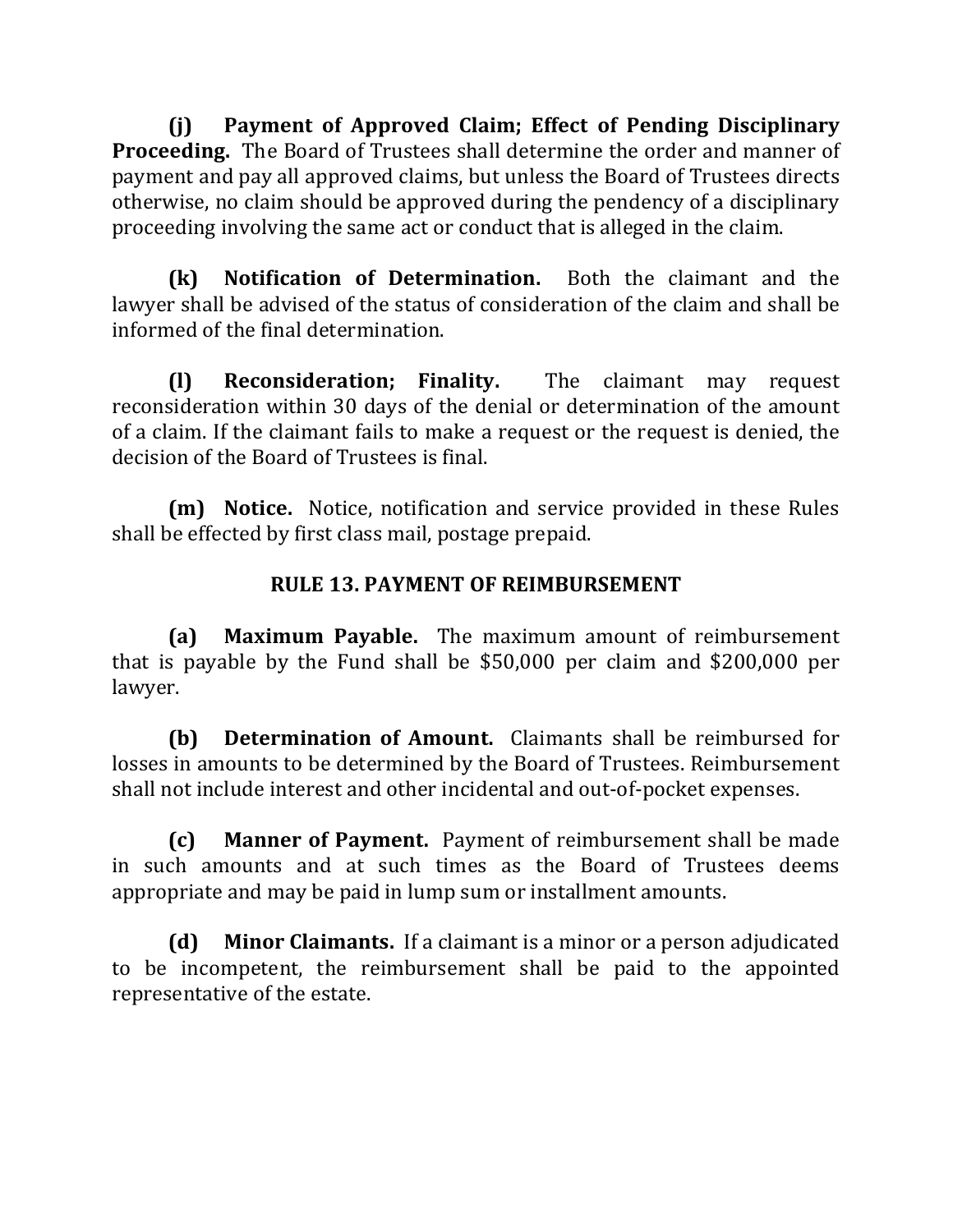### **RULE 14. REIMBURSEMENT FROM FUND IS A MATTER OF GRACE**

Reimbursement from the Fund is a matter of grace. No person shall have the right to reimbursement from the Fund whether as claimant, third-party beneficiary or otherwise. The decisions and actions of the Board of Trustees are not reviewable on any ground in any court or other tribunal.

### **RULE 15. RESTITUTION AND SUBROGATION**

**(a) Action by the Board.** The Board of Trustees may bring such action as it deems advisable for restitution, including therein costs of such action arising out of the dishonest conduct of a lawyer that has resulted in reimbursement to a claimant.

**(b)** Transfer of Claimant's Rights. As a condition of reimbursement, a claimant shall be required to provide the Fund with a transfer, to the extent of the reimbursement, of the claimant's rights against the lawyer, the lawyer's legal representative, estate or assigns; and of the claimant's rights against any third party or entity who may be liable for the claimants loss.

**(c) Joinder of Claimant.** Upon commencement of an action by the Board of Trustees as subrogee or assignee of a claim, it shall advise the claimant, who may then join in such action to recover the claimants unreimbursed losses; provided that all sums recovered will be payable first to the Fund up to the amount of reimbursement. The lawyer representing the Fund or the claimant shall be entitled to a reasonable fee for services as a charge against any funds recovered.

**(d)** Notification by Claimant. In the event that the claimant commences an action to recover unreimbursed losses against the lawyer or another entity who may be liable for the claimant's loss, the claimant shall be required to notify the Board of Trustees of such action.

**(e)** Cooperation by Claimant. The claimant shall be required to agree to cooperate in all efforts that the Board of Trustees undertakes to achieve restitution for the Fund.

## **RULE 16. [RESERVED]**